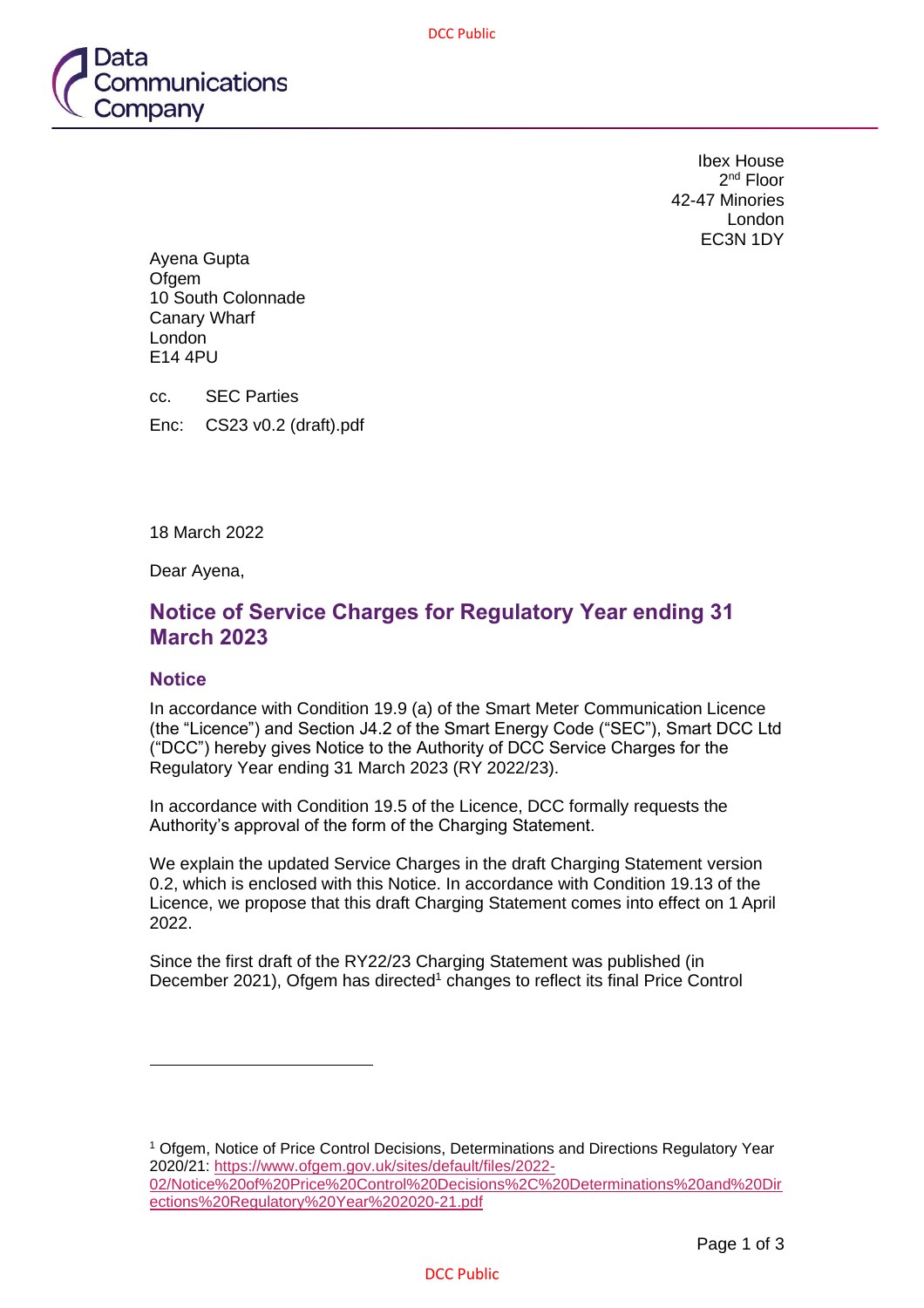decision for RY2020/21, in which it determined, compared to its consultation position:

- an additional £2.96m of External Contract Gain Share;
- a reduction in the disallowed costs of £0.22m; and
- an additional £0.05m of Baseline Margin (in RY22/23 prices)
- a reduction in the Baseline Margin of £0.44m to reflect missed R2.0 milestones<sup>2</sup>.

The resultant total cost estimate for RY2022/23 is £613.4m.

A high-level summary of the changes to the form of the charging statement are set out in Table 1 in [Appendix A.](#page-2-0)

#### **Next steps**

A copy of the enclosed draft Charging Statement will be shared with those with whom DCC has entered into an Agreement for Services, pursuant to Licence Condition 19.9(b). Currently, this means all SEC Parties.

We look forward to receiving your approval of the form of this Charging Statement.

If you have any questions in relation to this letter or its enclosure, please contact us at [finance@smartdcc.co.uk.](mailto:finance@smartdcc.co.uk) The draft Charging Statement will also be made available on the DCC website [\(www.smartdcc.co.uk\)](http://www.smartdcc.co.uk/).

Yours sincerely,

#### **Ekta Sareen**

Head of Regulatory Finance and Pricing, DCC

#### DCC Public

<sup>&</sup>lt;sup>2</sup> This value was not included in Ofgem's published direction; however we have reflected this loss consistent with the RIGs template submitted to Ofgem in July 2021.